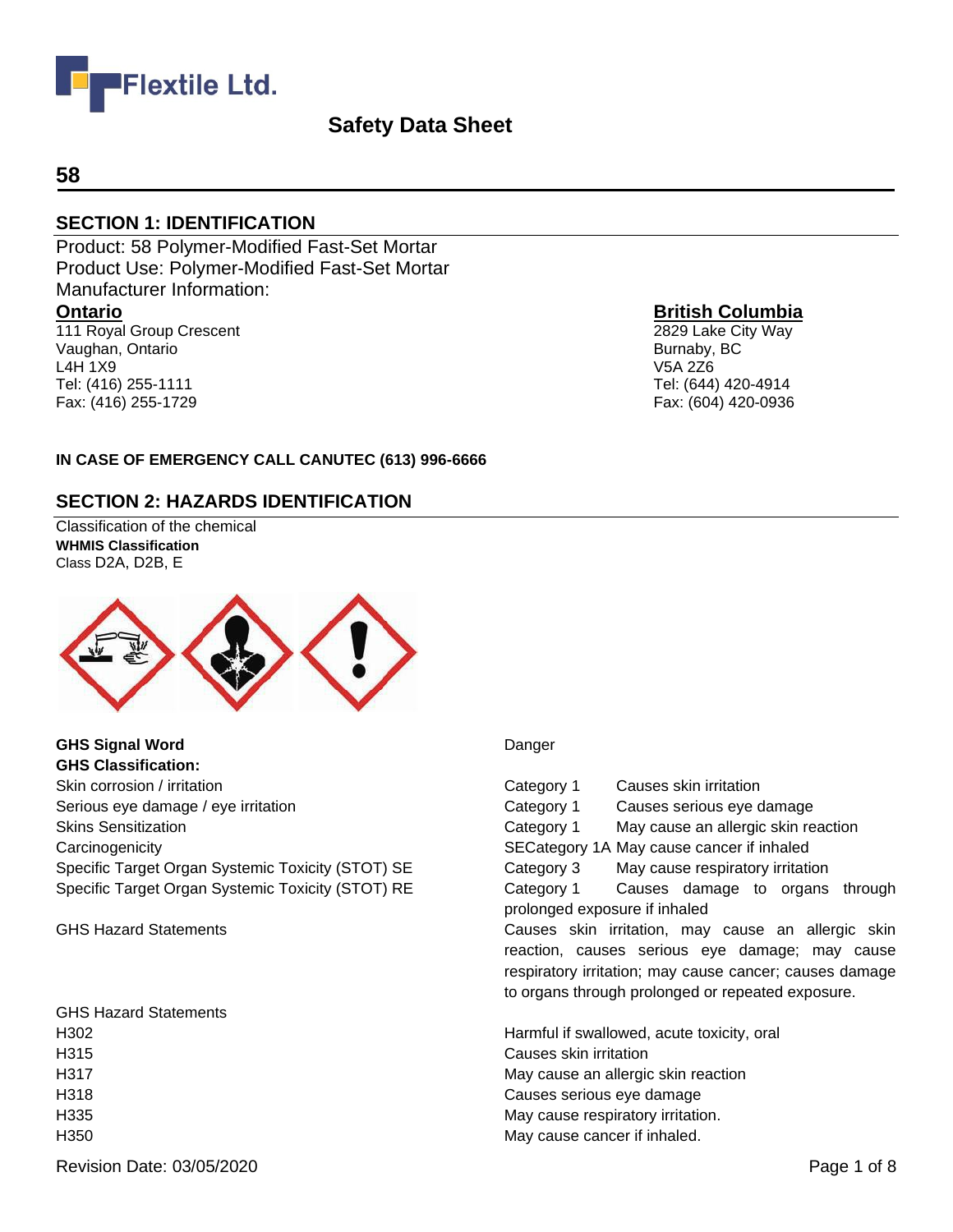

**58**

| H372                   | Causes damage to organs through prolonged or<br>repeated exposure if inhaled. |
|------------------------|-------------------------------------------------------------------------------|
| <b>GHS Precautions</b> |                                                                               |
| Code                   | Description                                                                   |
| P201                   | Obtain special instructions before use.                                       |
| P <sub>202</sub>       | Do not handle until all safety precautions have been                          |
|                        | read and understood.                                                          |
| P260                   | Do not breathe dust.                                                          |
| P264                   | Wash skin thoroughly after handling.                                          |
| P270                   | Do not eat, drink or smoke when using this product.                           |
| P271                   | Use only outdoors or in a well-ventilated area.                               |
| P272                   | Contaminated work clothing should not be allowed out of                       |
|                        | the workplace.                                                                |
| P <sub>280</sub>       | Wear protective gloves and eye protection.                                    |
| P302+P352.A            | If on skin: Wash with plenty of water.                                        |
| P304+P340              | If inhaled: Remove person to fresh air and keep                               |
|                        | comfortable for breathing.                                                    |
| P305+P351+P338         | If in eyes: Rinse cautiously with water for several                           |
|                        | minutes. Remove contact lenses, if present and easy to                        |
|                        | do. Continue rinsing.                                                         |
| P308+P313              | If exposed or concerned: Get medical advice/attention.                        |
| P310                   | Immediately call a POISON CENTER.                                             |
| P312                   | Call a POISON CENTER if you feel unwell.                                      |
| P314                   | Get medical advice/attention if you feel unwell.                              |
| P321.A                 | Specific treatment (see supplementary instructions on                         |
|                        | this label)                                                                   |
| P333+P313              | skin irritation or rash occurs: Get medical<br>lf.                            |
|                        | advice/attention.                                                             |
| P362+P364              | Take off contaminated clothing and wash it before reuse.                      |
| P403+P233              | Store in a well-ventilated place. Keep container tightly                      |
|                        | closed.                                                                       |
| P405                   | Store locked up.                                                              |
| P501                   | Dispose of contents/container in accordance<br>with                           |
|                        | applicable regulations.                                                       |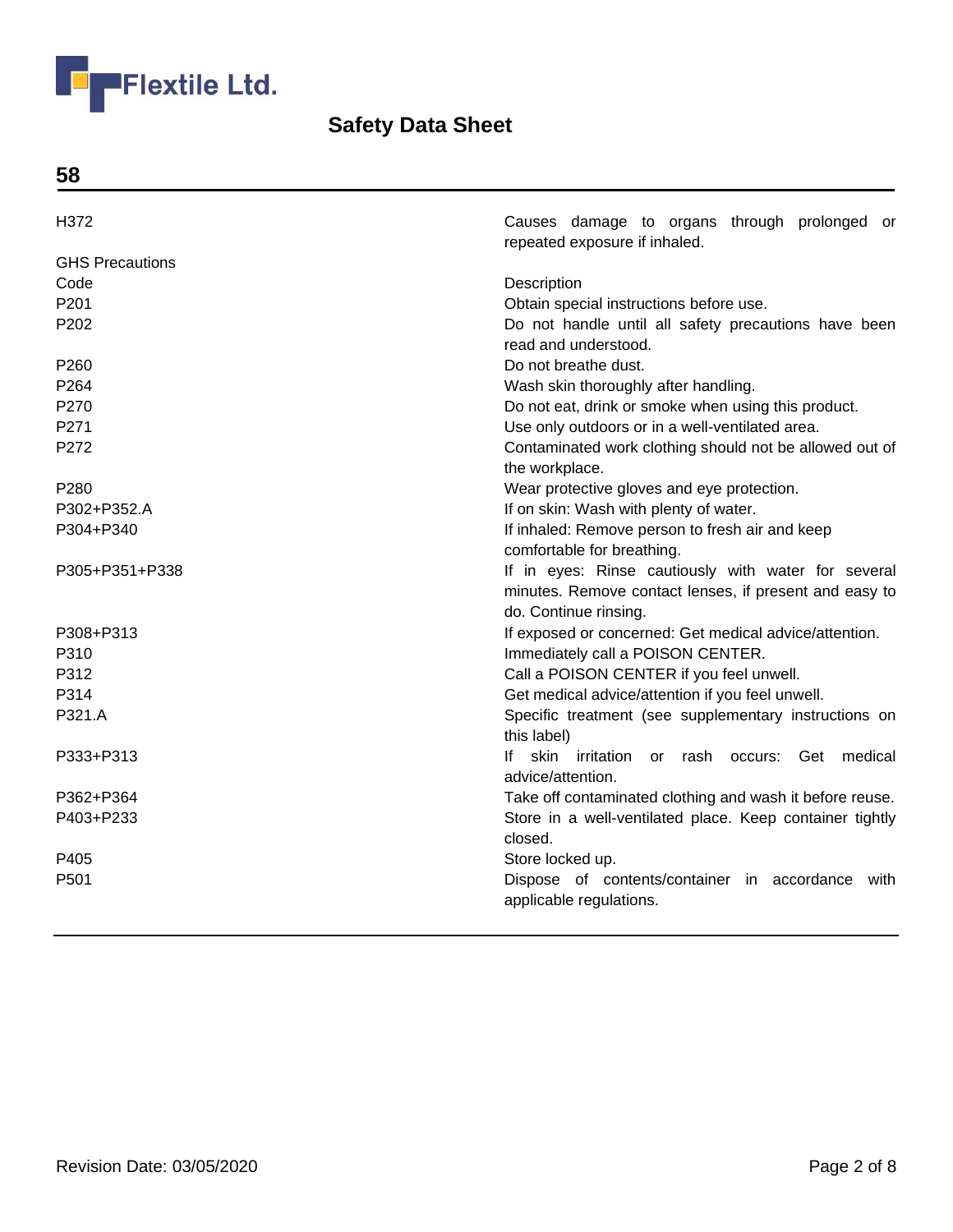

#### **58**

## **SECTION 3: COMPOSITION / INFORMATION ON INGREDIENTS**

| Name                            | % by Weight | <b>CAS No.</b> | <b>Classification</b>   |
|---------------------------------|-------------|----------------|-------------------------|
| Silica Sand, Crystalline quartz | 40 - 70     | 14808-60-7     | Carc. 1A, H350          |
|                                 |             |                | <b>STOT RE 1, H372</b>  |
| Calcium Aluminate Cement        | $10 - 30$   | 65997-16-2     | Eye damage 1, H318      |
|                                 |             |                | Skin irritant 2, H315   |
| <b>Portland Cement</b>          | $30 - 45$   | 65997-15-1     | Eye damage 1, H318      |
|                                 |             |                | Skin irritant 2, H315   |
|                                 |             |                | Skin sensitizer 1, H317 |
|                                 |             |                | STOT SE 3, H335         |
| Calcium Carbonate               | $10 - 20$   | 1317-65-3      | Skin irritant 2, H315   |
|                                 |             |                | Eye irritant 2B, H320   |
|                                 |             |                | STOT SE 3, H335         |
| Gypsum                          | $5 - 10$    | 13397-24-5     | <b>STOT SE 3, H335</b>  |
| <b>Lithium Carbonate</b>        | $0.1 - 1$   | 554-13-2       | Acute toxicity 4, H302  |
|                                 |             |                | Eye irritant 2A, H319   |

## **SECTION 4: FIRST AID MESURES**

**General** In case of accident or illness, seek medical attention immediately.

**Eye Contact** Flush eyes and contaminated skin with abundant water. Seek medical attention immediately. **Skin Contact** Remove contaminated clothing immediately. Wash skin immediately with soap and abundant water. **Inhalation** If breathing is irregular or stopped, administer artificial respiration. Move to a well ventilated area. Seek medical attention immediately.

**If Ingested** Severely irritating. Do not induce vomiting. Drink lots of water or milk to dilute. Do not give anything by mouth to an unconscious person. Seek medical attention immediately.

## **SECTION 5: FIRE FIGHTING MEASURES**

| <b>Extinguishing Media</b>             | Water spray, carbon dioxide, dry chemical or foam              |
|----------------------------------------|----------------------------------------------------------------|
| <b>Unsuitable Extinguishing Media</b>  | None in particular                                             |
| <b>Hazardous Combustion Products</b>   | Do not inhale explosion and combustion gases                   |
| <b>Explosive Properties</b>            | N/A                                                            |
| <b>Oxidizing Properties</b>            | N/A                                                            |
| <b>Special Firefighting Procedures</b> | Wear standard fire fighting gear with self-contained breathing |
|                                        | apparatus.                                                     |

#### **SECTION 6: ACCIDENTAL RELEASE MEASURES**

**Special Protection** Exposure to spilled material may be irritating or harmful. Wear personal protective equipment. **Protective Equipment** Refer to Section 8 on this Safety Data Sheet for appropriate personal protection equipment. Pick up solids and avoid dust accumulation. Use an appropriate scoop to remove large amounts of material while smaller quantities may be swept up. Avoid the use of water as material becomes alkaline when wet.

**Waste Disposal** Dispose of in accordance with local, state and federal regulations.

**Environmental Precautions** Do not allow product to enter drains or waterways. Do not allow material to contaminate ground water system. Refer to Section 13 for disposal information.

## **SECTION 7: HANDLING AND STORAGE**

Revision Date: 03/05/2020 **Page 3 of 8**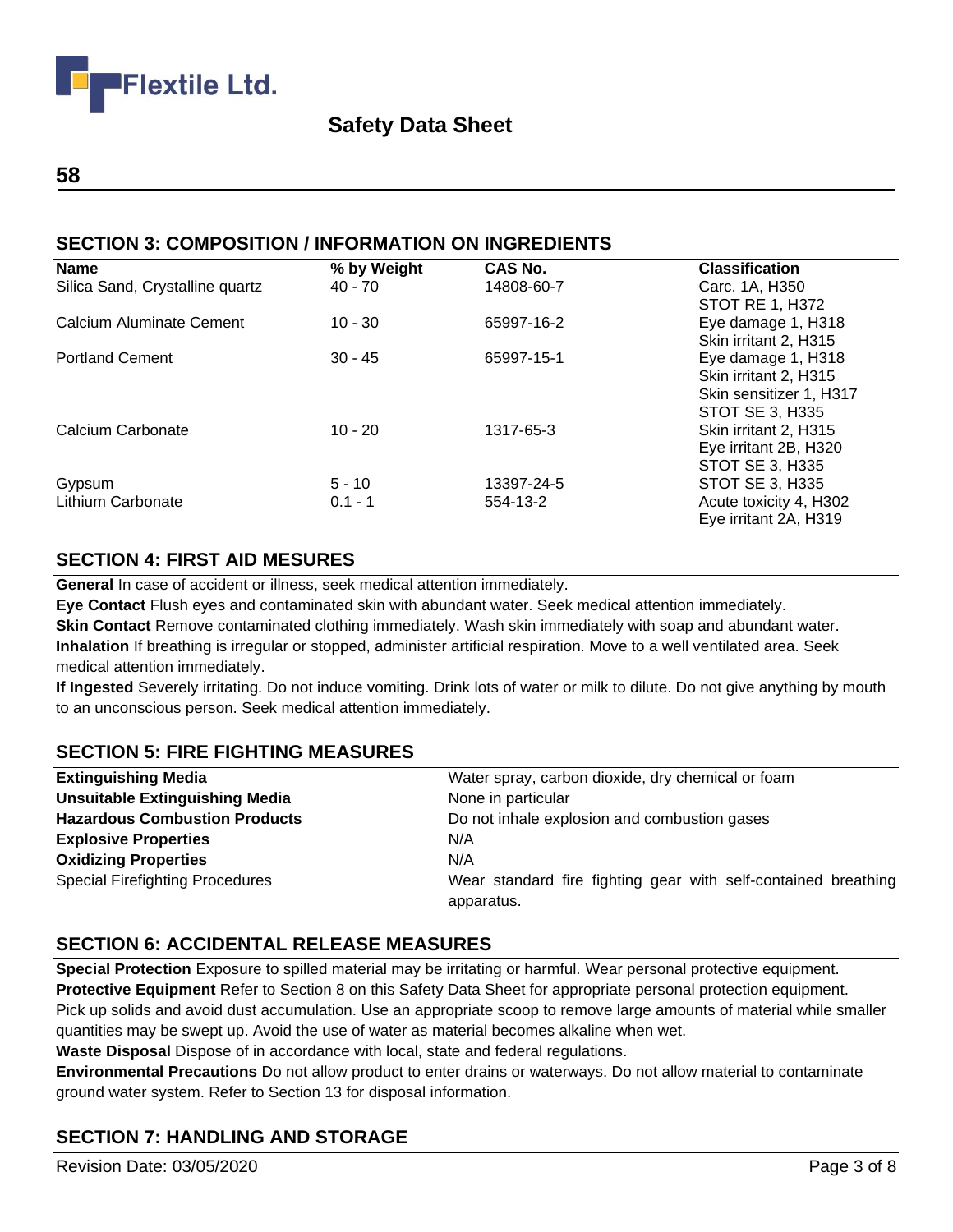

### **58**

Wear personal protective equipment. Avoid contact with skin and eyes, inhalation of vapours and mists.

Contaminated clothing should be changed before entering eating areas. Do not eat or drink in work areas. Do not use any empty containers before they are cleaned.

**Protective Equipment** Refer to Section 8 on this Safety Data Sheet for appropriate personal protection equipment. Wash thoroughly after handling.

**Storage** Store in a cool, adequately ventilated, dry area. Keep containers tightly closed when not in use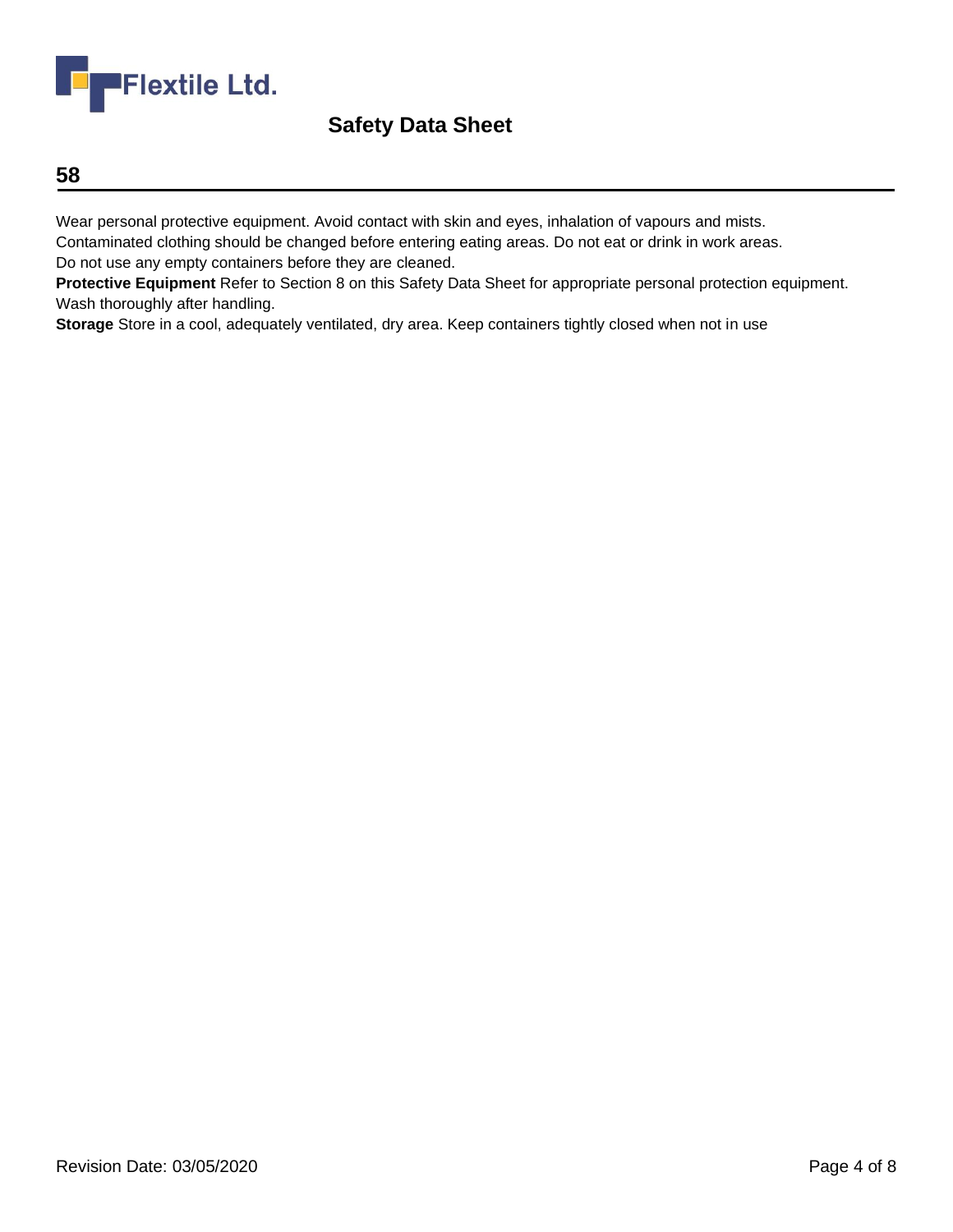

#### **58**

## **SECTION 8: EXPOSURE CONTROLS AND PERSONAL PROTECTION**

### **EXPOSURE LIMITS**

| <b>Chemical Name</b>            | <b>CAS No.</b> | <b>ACGIH TLV</b>                                                                               | <b>OSHA PEL</b>                                                               |
|---------------------------------|----------------|------------------------------------------------------------------------------------------------|-------------------------------------------------------------------------------|
| Silica Sand, Crystalline Quartz | 14808-60-7     | $0.025$ mg/m <sup>3</sup> TWA<br>(respirable fraction)                                         | 10 mg/m <sup>3</sup> TWA (respirable)                                         |
| <b>Portland Cement</b>          | 65997-15-1     | 10 mg/m <sup>3</sup> TWA (respirable,<br>containing no asbestos and<br><1% crystalline silica) | 15 mg/m <sup>3</sup> TWA (total dust), 5<br>$mg/m3 TWA$ (respirable)          |
| Calcium Carbonate               | 1317-62-3      | 10 mg/m $3$ TWA                                                                                | 15mg/m <sup>3</sup>                                                           |
| Gypsum                          | 13397-24-5     | 10 mg/m $3$ TWA                                                                                | 15 mg/m <sup>3</sup> TWA (total dust)<br>5 mg/m <sup>3</sup> TWA (respirable) |

#### **ENGINEERING CONTROL METHODS:**

**Ventilation** Use local exhaust ventilation or other engineering controls to minimize exposures.

**Eye Protection**: Wear safety glasses with side shields or face shield when handling this product. Have an eye wash station available.

**Skin protection** Avoid skin contact by wearing chemically resistant gloves and long sleeved shirt.

**Hand Protection** Use protective gloves that provides comprehensive protection, e.g. P.V.C., neoprene or rubber.

**Respiratory Protection** Use approved (OSHA) dust respirator rated n95 when mixing .

#### **SECTION 9: PHYSICAL AND CHEMICAL PROPERTIES**

| Physical state                               | Solid                        |
|----------------------------------------------|------------------------------|
| Odour and appearance                         | <b>Odourless Grey powder</b> |
| Odour threshold                              | N/A                          |
| Specific gravity                             | $1.2 - 1.6$                  |
| Boiling point                                | N/A                          |
| Freezing point                               | N/A                          |
| рH                                           | 11 when wet                  |
| Flash point                                  | N/A                          |
| Upper/Lower flammability or explosive limits | N/A                          |
| Auto-ignition temperature                    | N/A                          |
| Decomposition temperature                    | N/A                          |
| <b>Explosive properties</b>                  | N/A                          |
| Oxidizing properties                         | N/A                          |
| Solubility in water                          | Dispersable                  |
| Solubility in oil                            | N/D                          |
| Octanol/Water coefficient                    | N/D                          |

Revision Date: 03/05/2020 **Page 5 of 8**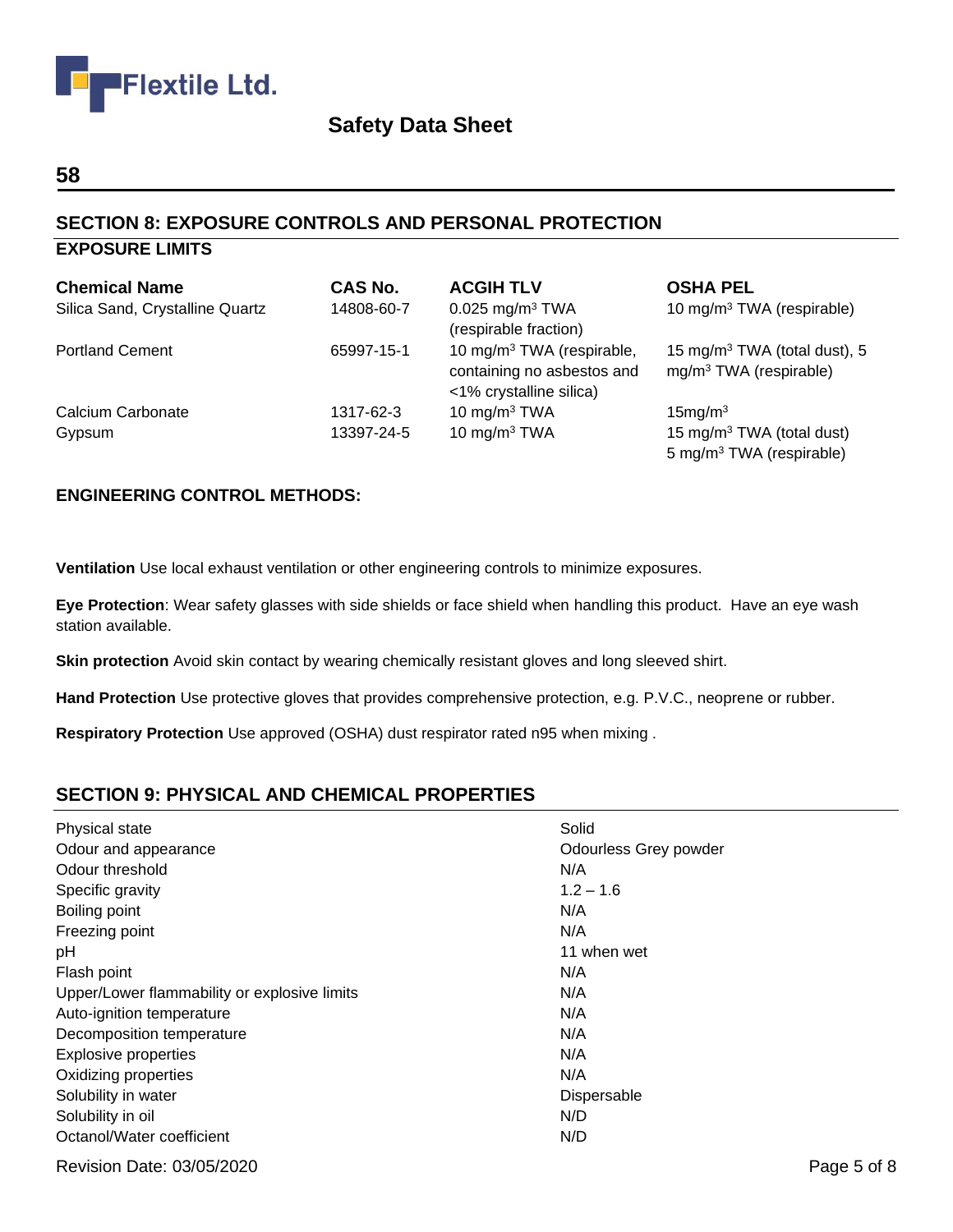

#### **58**

Calculated VOC content 0 g/l

## **SECTION 10: STABILITY AND REACTIVITY**

| Chemical stability               | Stable                                                                      |
|----------------------------------|-----------------------------------------------------------------------------|
| Incompatible materials           | Strong oxidizing agents, strong acids, strong                               |
|                                  | bases                                                                       |
| Conditions to avoid              | Keep dry until used                                                         |
| Hazardous decomposition products | $CO$ , $CO2$ , NO <sub>x</sub> , and other unidentified organic<br>compunds |

## **SECTION 11: TOXICOLOGICAL INFORMATION**

| Toxicological information based on the individual components. |            |                            |
|---------------------------------------------------------------|------------|----------------------------|
| <b>Chemical Name</b>                                          | CAS No.    | <b>LD50/LC50</b>           |
| Silica Sand, Crystalline Quartz                               | 14808-60-7 | ORAL LD50 (rat) 500 mg/kg  |
| <b>Portland Cement</b>                                        | 65997-15-1 | N/Av                       |
| Calcium Carbonate                                             | 1317-65-3  | Oral LD50 6450 mg/kg (rat) |

**Routes of entry** skin contact, eye contact, ingestion, inhalation

**Effects of acute exposure** irritate the eyes and upper respiratory tract. Ingestion can cause throat irritation. **Effects of chronic exposure** cement dust can cause inflammation of tissue lining the nasal interior and the eye cornea. Hypersensitive persons may develop allergic dermatitis.

| Skin corrosion                    | In both dry and wet forms can dry skin and cause alkali burns                                                                                                                                                                                                                                                                                  |  |
|-----------------------------------|------------------------------------------------------------------------------------------------------------------------------------------------------------------------------------------------------------------------------------------------------------------------------------------------------------------------------------------------|--|
| Serious eye damage / irritation   | Can cause moderate irritation, tearing, and reddening                                                                                                                                                                                                                                                                                          |  |
| Respiratory or skin sensitization | May cause an allergic skin reaction, and respiratory irritation                                                                                                                                                                                                                                                                                |  |
| Germ cell mutagenicity            | No data available.                                                                                                                                                                                                                                                                                                                             |  |
| Carcinogenicity                   | This product contains crystalline silica. Crystalline silica<br>(respirable size) is classified as carcinogenic by inhalation by:<br>IARC (Group 1), ACGIH (Group A2), NTP (Group 1), OSHA<br>(Select carcinogen).<br>Cement is not listed as a carcinogen by IARC or NTP; however,<br>cement contains trace amounts of crystalline silica and |  |
|                                   | hexavalent chromium which are classified by IARC and NTP as<br>known human carcinogens.                                                                                                                                                                                                                                                        |  |
| Reproductive toxicity             | No data available                                                                                                                                                                                                                                                                                                                              |  |
| STOT-single exposure              | May cause respiratory irritation                                                                                                                                                                                                                                                                                                               |  |
| STOT-repeated exposure            | May cause lung damage upon repeated or prolonged exposure                                                                                                                                                                                                                                                                                      |  |
| Aspiration hazard                 | repeated inhalation of dust may result in silicosis                                                                                                                                                                                                                                                                                            |  |

#### **SECTION 12: ECOLOGICAL INFORMATION**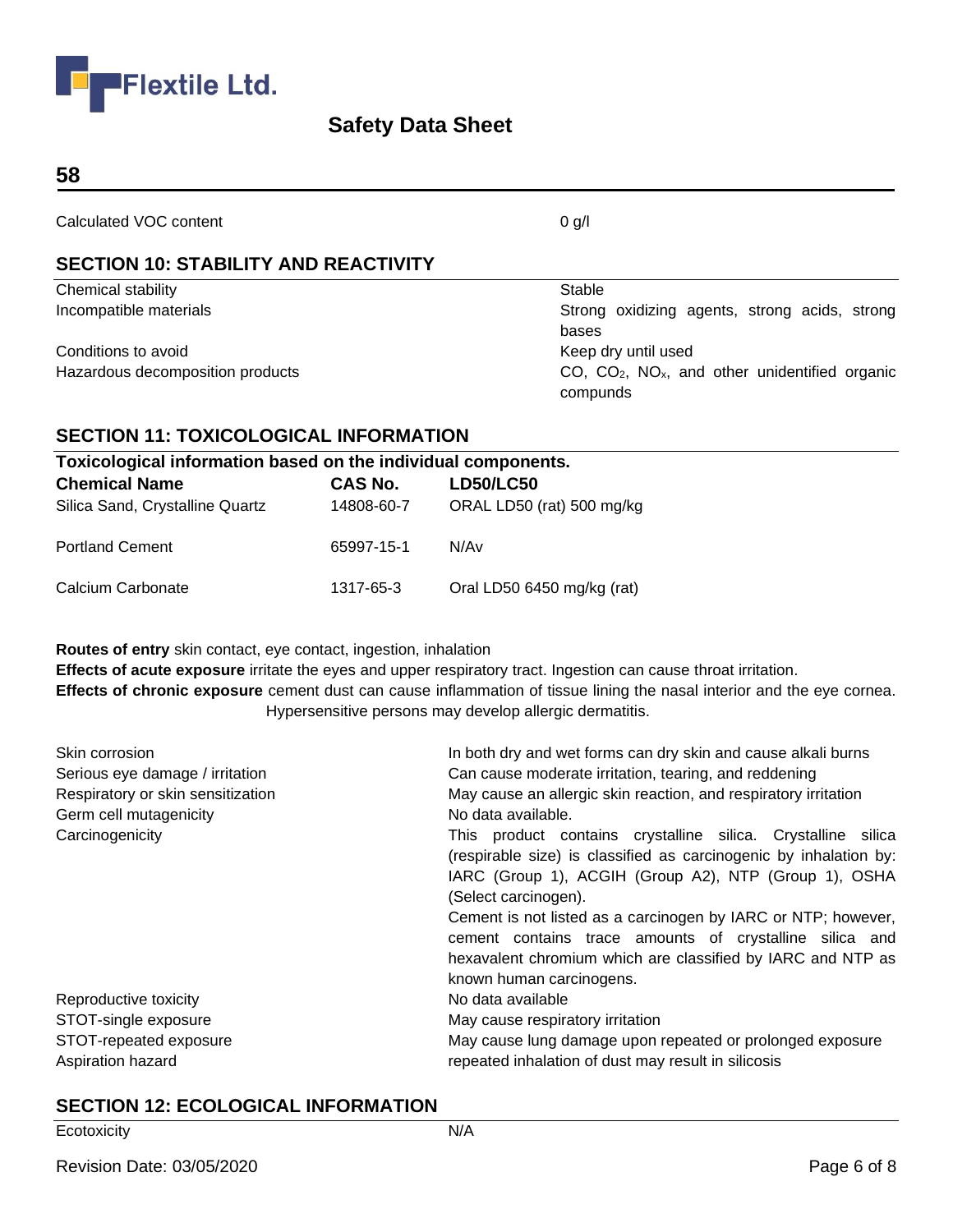

#### **58**

| Persistence and degradability                      | N/A                                                |
|----------------------------------------------------|----------------------------------------------------|
| Bioaccumulative potential                          | N/A                                                |
| Mobility in soil                                   | N/A                                                |
| Other adverse effects                              | N/A                                                |
| List of components with eco-toxological properties |                                                    |
| Silica sand                                        | LC50 Aquatic acute toxicity carp >10,000 mg/l 72 h |
| Gypsum                                             | LC50 Fathead minnow . 1970 mg/l, 96 h              |
| <b>SECTION 13: DISPOSAL CONSIDERATIONS</b>         |                                                    |

**Handling for disposal** Handle waste as per recommendations in Section 7.

Dispose of in an approved landfill. Waste must be handled in accordance with all federal, state, provincial, and local regulations. Consult authorities before disposal.

#### **SECTION 14: TRANSPORT INFORMATION**

Consult Bill of Lading for transportation information. Canadian TDG : not regulated US DOT: not regulated IATA: not regulated

#### **SECTION 15: REGULATORY INFORMATION**

#### **Canadian Information:**

Canadian WHMIS Classification: This product is a WHMIS Controlled Product. It meets one or more of the criteria for a controlled product provided in Part IV of the Controlled Products Regulations (CPR). Refer to Section 2 for a WHMIS Classification for this product.

This product has been classified according to the hazard criteria of the CPR and the MSDS contains all of the information required by the CPR.

Canadian Environmental Protection Act (CEPA) information: All ingredients listed appear on either the Domestic Substances List (DSL) or the Non- Domestic Substances List (NDSL). It contains components listed on the Canadian HPA Ingredient Disclosure List. It contains Crystalline silica, quartz.

#### **US Federal Information:**

TSCA: All listed ingredients appear on the Toxic Substances Control Act (TSCA) inventory.

CERCLA Reportable Quantity (RQ) (40 CFR 117.302): None reported.

SARA TITLE III: Sec. 313, Toxic Chemicals Notification, 40 CFR 372: This material is not subject to SARA notification requirements, since it does not contain any Toxic Chemical constituents above the minimum concentrations.

#### **U.S. State Right To Know Laws**

California Proposition 65: Warning! This product contains a chemical known to the State of California to cause cancer. It contains Crystalline silica, quartz, lithium carbonate

Other State Right to Know Law:

- MA Calcium Carbonate, Portland Cement, Crystalline Silica, Quartz, Gypsum, Lithium Carbonate
- NJ Calcium Carbonate, Portland Cement, Crystalline Silica, Quartz, Gypsum, Lithium Carbonate
- PA Calcium Carbonate, Portland Cement, Crystalline Silica, Quartz, Gypsum, Lithium Carbonate
- RI Calcium Carbonate, Portland Cement, Crystalline Silica, Quartz, Gypsum, Lithium Carbonate
- MN Calcium Carbonate, Portland Cement, Crystalline Silica, Quartz, Gypsum, Lithium Carbonate

Revision Date: 03/05/2020 **Page 7 of 8**